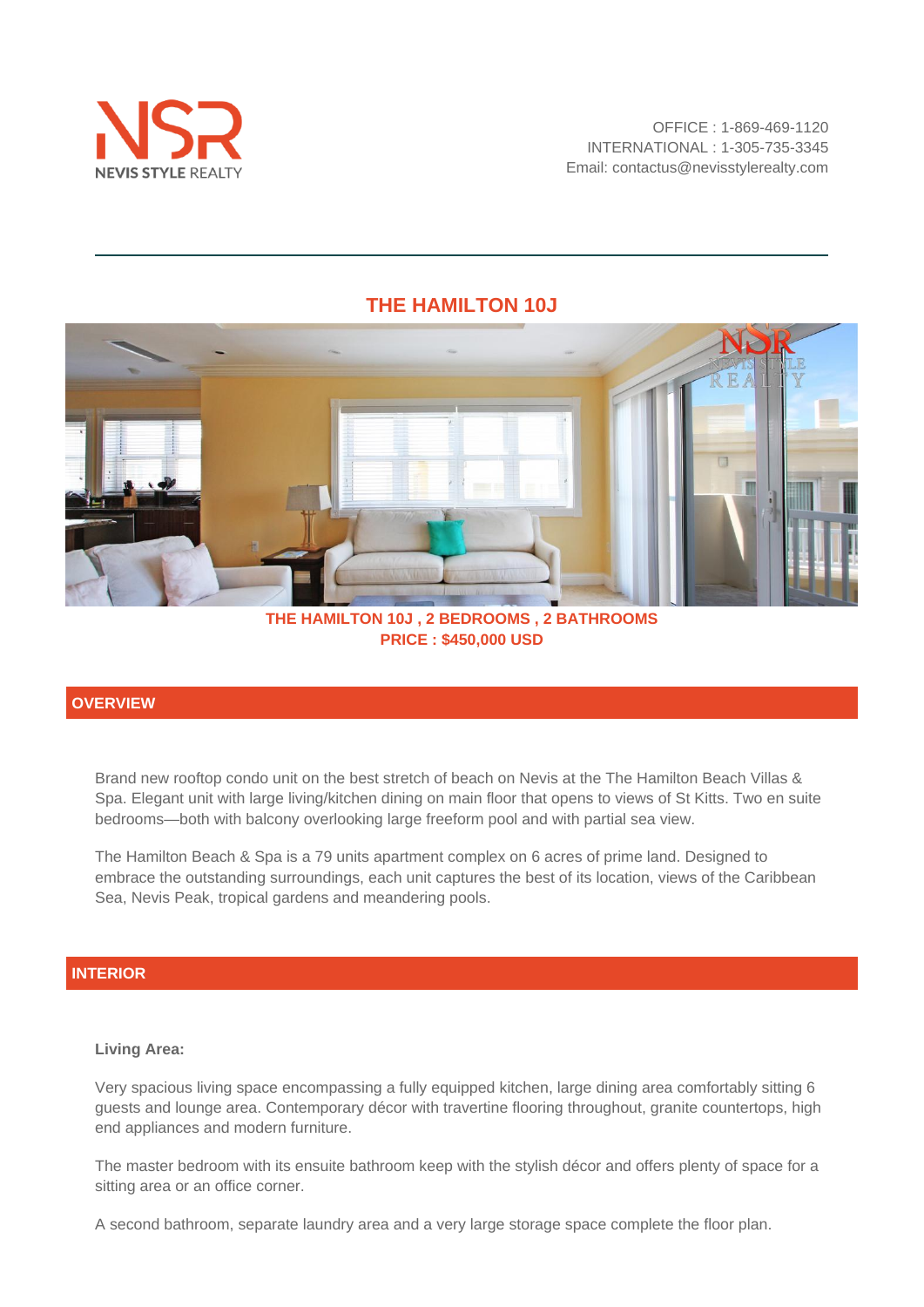The total interior square footage of the unit is 1,200.

### **EXTERIOR**

#### **Rooftop Terrace:**

A private roof top accessible from the apartment, doubles the surface of the unit. Great space to develop an outdoor living space with fantastic views to Nevis Peak and the Caribbean Sea.

### **SALE DESCRIPTION**

There isn't one thing not to love about this unit; amazing location right on one of the finest beaches in Nevis, an apartment in perfect condition, on site amenities ideal for visitors looking at a holiday destination or an owner interested in a return on his investment.

- Air condition throughout
- 24 hours security
- Rental management program available
- Sold fully furnished
- On site restaurant serving lunch and dinner in a casual setting. Fine wines selection, pizza oven and live lobsters available. http://www.yachtsmangrill.com
- Spa and exercise facility
- Business Center

Listed by Helene Robic

- Office: 1 869 469 1120
- Mobile: 1 869 662 9969

### **PROPERTY INFORMATION**

Floor Area : 1,200 sqft.

## **LOCATION INFORMATION**

The Hamilton, Nevis

## **GALLERY**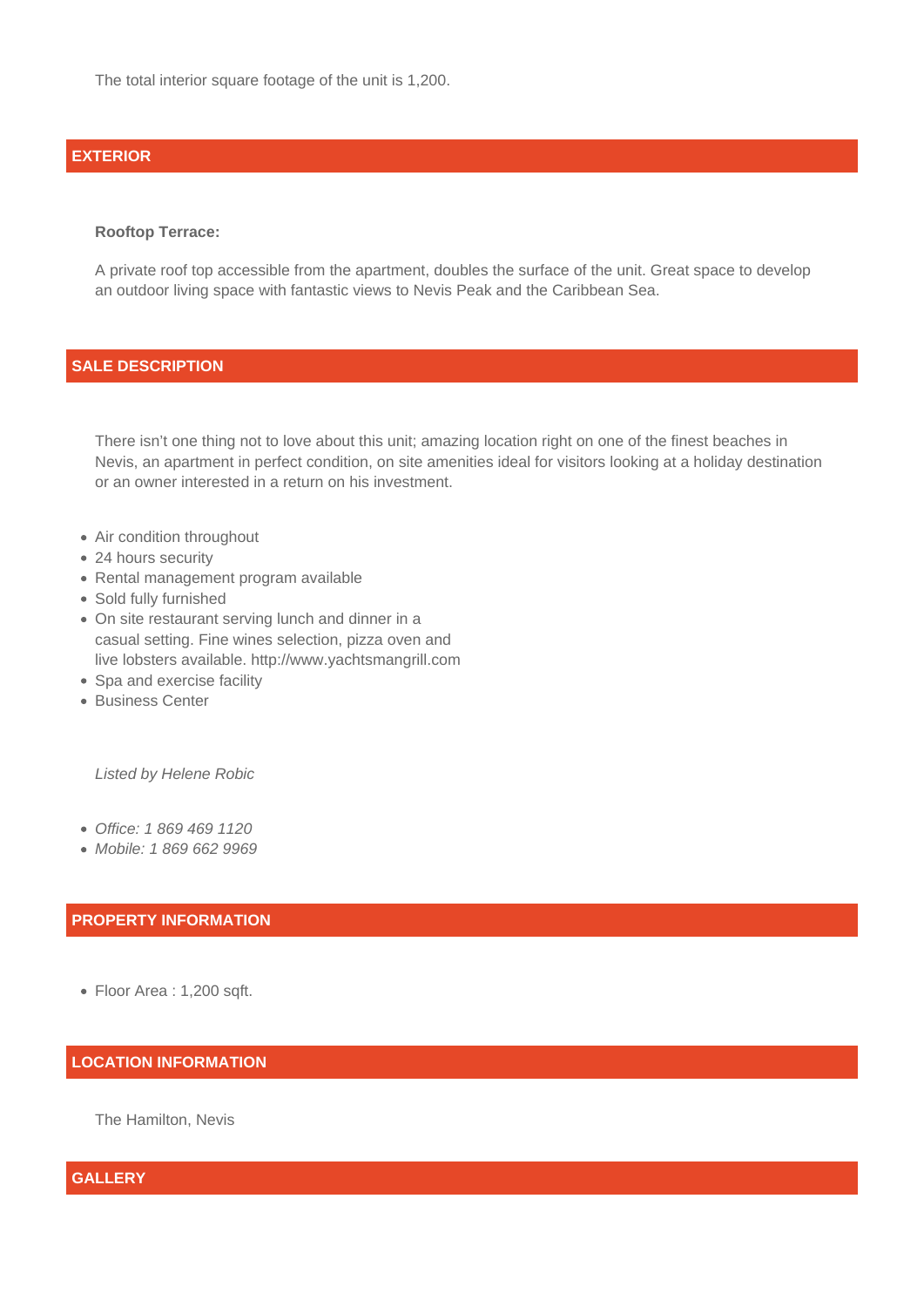